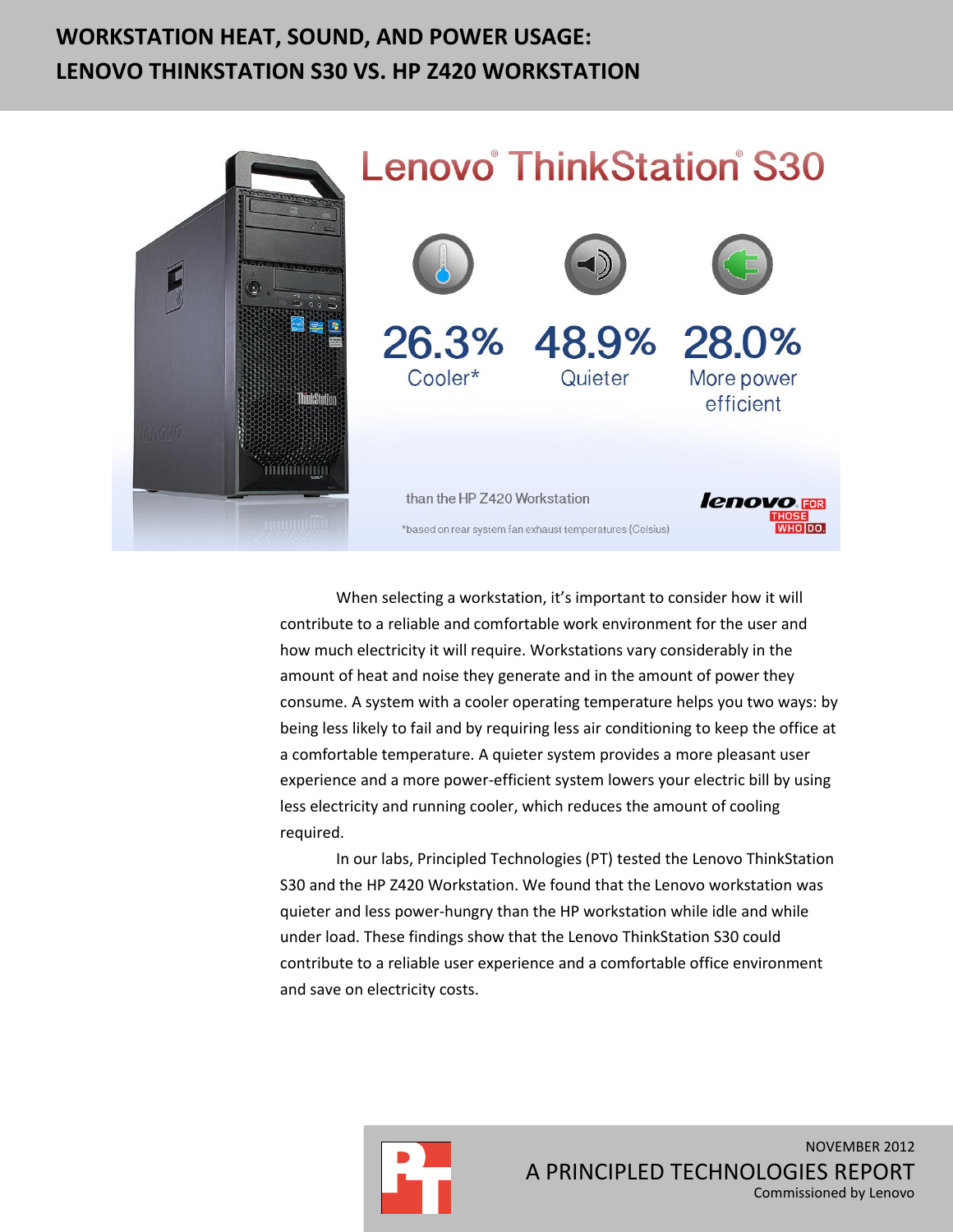# **WHICH WORKSTATION MAKES FOR A RELIABLE, PLEASANT, AND POWER-EFFICIENT WORK ENVIRONMENT?**

A workstation that generates more heat and noise and uses more power than necessary can be more prone to system failure, can be distracting and uncomfortable for workers, and can boost electricity bills—both because of the power the system itself draws and the power that additional air conditioning uses. To determine how two workstations compared on these fronts, we measured the heat, noise, and power consumption of the Lenovo ThinkStation S30 and the HP Z420 Workstation.

We performed the tests while the two systems were idle and again while they were running a heavy workload that consisted of two benchmarks stressing each system's hard disk, processor, and memory.

|                                               | <b>Lenovo ThinkStation S30</b> | <b>HP Z420 Workstation</b> | <b>Comparison</b>     |  |  |
|-----------------------------------------------|--------------------------------|----------------------------|-----------------------|--|--|
| Heat (degrees Celsius above room temperature) |                                |                            |                       |  |  |
| Rear system fan<br>exhaust (idle)             | $1.9^\circ$                    | $2.4^\circ$                | 26.3% cooler          |  |  |
| Average of 5 internal<br>locations (idle)     | $9.4^\circ$                    | $10.8^\circ$               | 14.5% cooler          |  |  |
| <b>Acoustics (decibels)</b>                   |                                |                            |                       |  |  |
| Idle                                          | 24.4                           | 34.1                       | 48.9% quieter*        |  |  |
| Under load                                    | 24.4                           | 34.7                       | 51.0% quieter*        |  |  |
| Power usage (watts)                           |                                |                            |                       |  |  |
| Idle                                          | 40.2                           | 55.9                       | Used 28.0% less power |  |  |
| Under load                                    | 86.4                           | 101.0                      | Used 14.5% less power |  |  |

Figure 1 presents highlights of our test results.

**Figure 1: Test result summary. Lower numbers are better. \*For explanation of acoustics comparison, see the Quieter is Better section below.**

> For detailed specifications of our test systems, see [Appendix A.](#page-5-0) For details of our testing, see [Appendix B.](#page-8-0)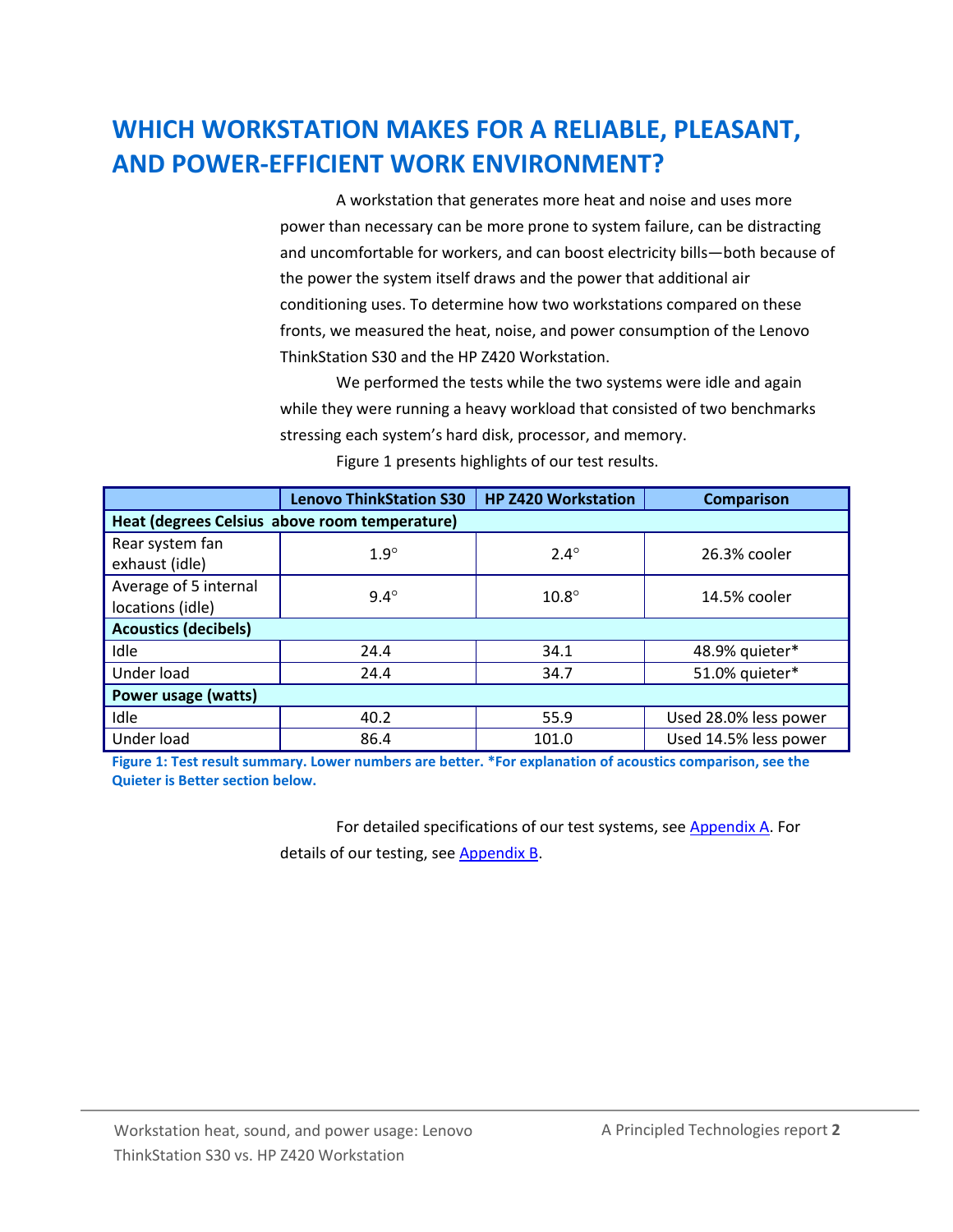### **COOL UNDER PRESSURE**

The operating temperatures of computers vary considerably. While one advantage of a cooler workstation is obvious—no one wants a hot office workstations running at cooler temperatures also bring other benefits.

It is well known within the IT industry that operating temperatures degrade hardware reliability. Excess heat can cause hard drives, CPUs, memory, and other components to fail. For example, overheating can expand hard drive platters, causing hard drive failure. At the very least, excess heat can reduce the drive's effective operating life. According to a recent Fujitsu white paper, hard disk manufacturers now suggest cooler operating temperatures for drive enclosures.<sup>1</sup> Because many users fail to back up their data on a regular basis, adequate ventilation and cooling in a workstation goes a long way to avoiding problems such as catastrophic data loss due to hard drive failure.

Many workers are not fortunate enough to have control over the climate in their offices. Not only do workstations with higher operating temperatures place extra wear on hardware, but they can make an already warm office even more uncomfortable.

With system reliability and user comfort in mind, we measured the temperature of several key internal and external spots on the two workstations while they were idle and while they were running a heavy workload. However, given that most workstations run 24 hours a day, we believe the most appropriate measure of thermal performance is the temperature of the air exiting the rear exhaust when the workstation is idle.

For each of the locations, we measured the temperature three times and noted the number of degrees Celsius each measurement deviated from the ambient room temperature. Because the ambient temperature varied throughout our testing, the temperature difference between the ambient temperature and the surface temperature we recorded for each system makes the fairest comparison.

<sup>&</sup>lt;sup>1</sup> [http://www.fujitsu.com/downloads/COMP/fcpa/hdd/sata-mobile-ext-duty\\_wp.pdf](http://www.fujitsu.com/downloads/COMP/fcpa/hdd/sata-mobile-ext-duty_wp.pdf)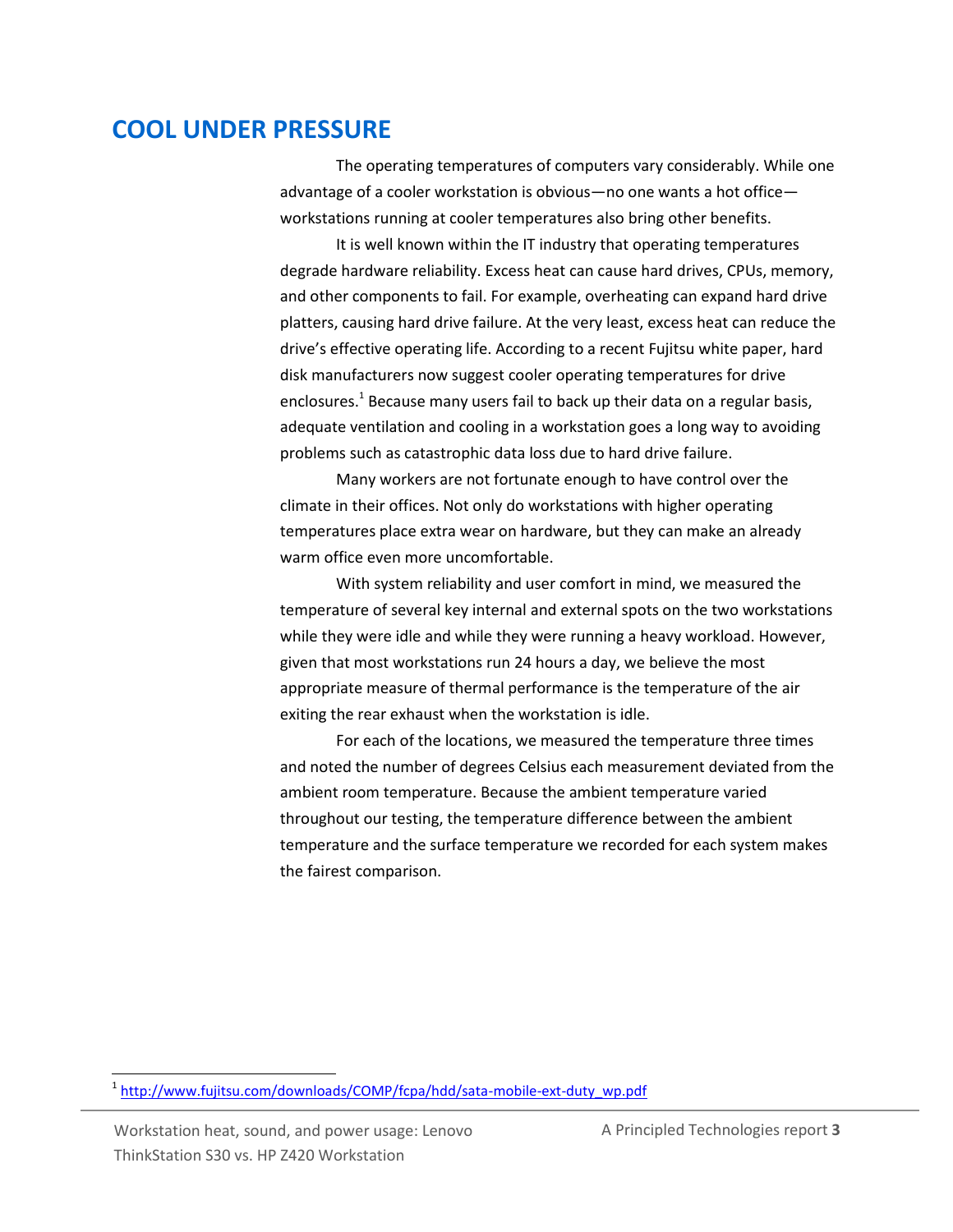### **QUIETER IS BETTER**

Any user, given a choice, would prefer a quiet system to a noisy one. As Figure 2 shows, the Lenovo ThinkStation S30 was considerably quieter than the HP Z420 Workstation under both load conditions.

We calculated the difference in perceived volume with the two workstations using the following formula<sup>2</sup> for sound level change:

$$
\Delta L = 10 \cdot \log 2x = 33.22 \cdot \log(x)
$$

The change in sound level  $(\Delta L)$  is related to the ratio for loudness (or volume) by using the calculated  $\Delta L$  as follows:

$$
x=10^{\frac{\Delta L}{33.22}}=2^{\frac{\Delta L}{10}}
$$

For example, if the level change ( $\Delta L$ ) is 9.7dB, the ratio for loudness is 1.959x, or 95.9 percent louder.

Using this approach, we determined that the HP Z420 Workstation was 95.9 percent louder than the Lenovo ThinkStation S30 when the systems were idle and 104.2 percent louder when they were under load.

Another way to look at this same data is that the Lenovo ThinkStation S30 was 48.9 percent quieter than the HP Z420 Workstation when both systems were idle and 51.0 percent quieter when they were both under load.



**Figure 2: The Lenovo ThinkStation S30 was quieter than the HP Z420 Workstation both when idle and when under load.**

 $\overline{a}$ 

<sup>&</sup>lt;sup>2</sup> <http://www.sengpielaudio.com/calculator-levelchange.htm>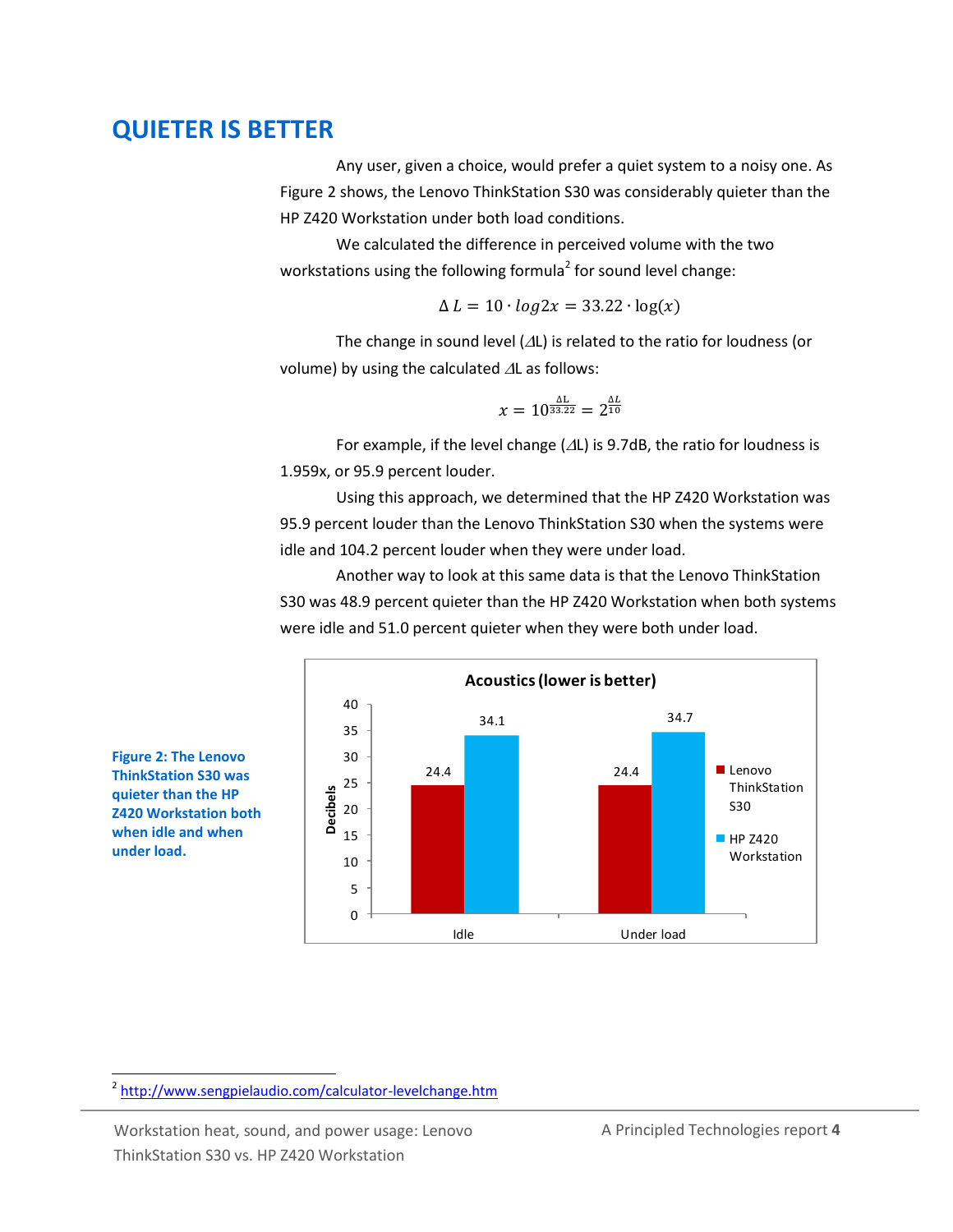### **LESS POWER USED IS BETTER**

A workstation that uses less power saves you money when the electric bill comes. As Figure 3 shows, the Lenovo ThinkStation S30 used less power than the HP Z420 Workstation—28.0 percent less when the systems were idle and 14.5 percent less when they were under load. We used an Extech® Power Analyzer to measure power consumption while the systems were idle and under load.



**Figure 3: The Lenovo ThinkStation S30 used up to 28.0 percent less power than the HP Z420 Workstation.**

## **IN CONCLUSION**

A workstation that runs in a quiet and cool manner and uses less power is a great boon to workers and the companies they work for. In our tests, both when idle and when under load, the Lenovo ThinkStation S30 ran more quietly and at lower surface temperatures than the HP Z420 Workstation and used less power. These findings make the Lenovo ThinkStation S30 an excellent choice for those who want to provide a reliable, comfortable work environment while using less power.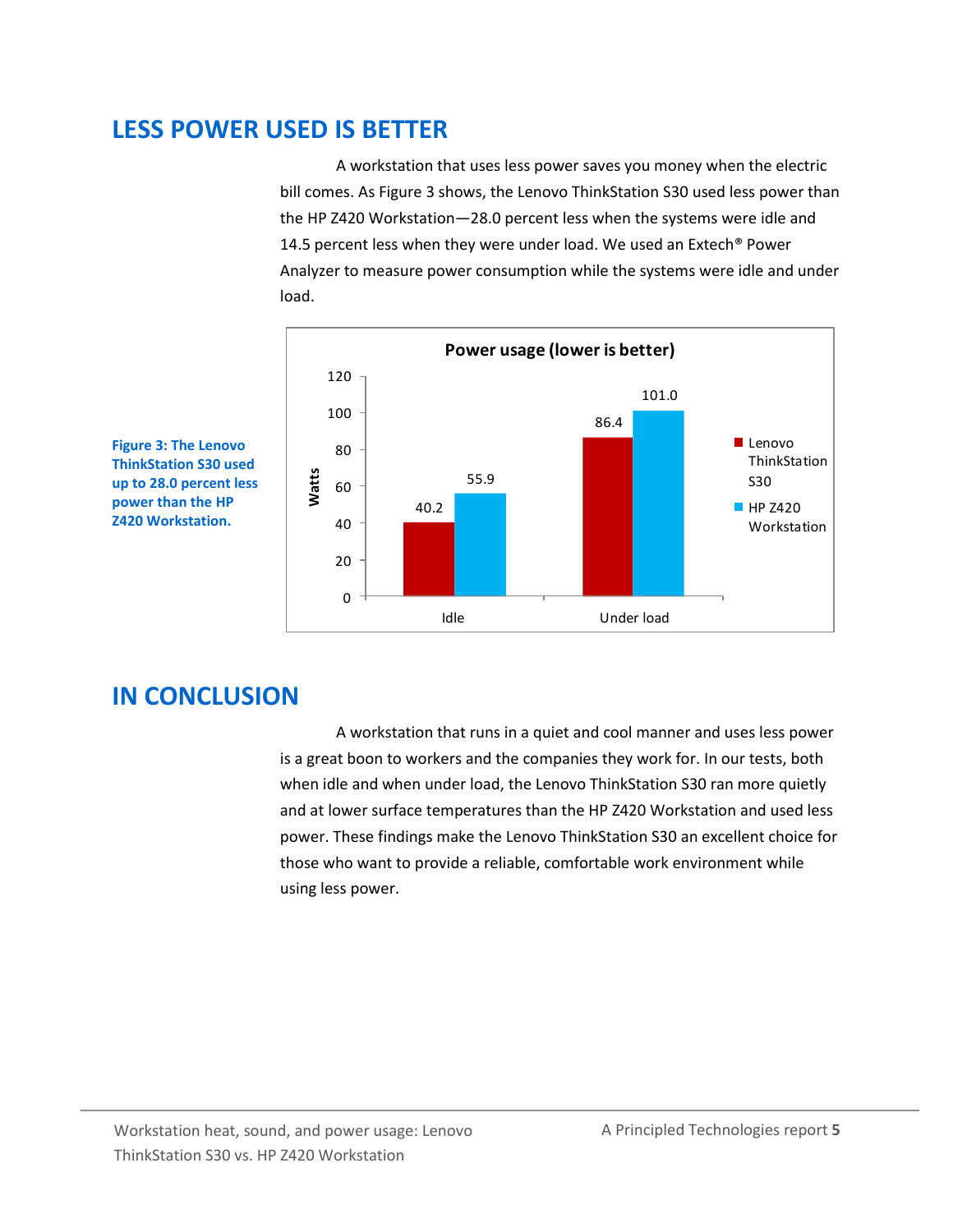## <span id="page-5-0"></span>**APPENDIX A: DETAILED SYSTEM CONFIGURATION**

Figure 4 presents detailed configuration information for the two systems we tested.

| <b>System</b>                             | <b>Lenovo S30</b><br><b>ThinkStation</b> | <b>HP Z420 Workstation</b>      |  |  |  |
|-------------------------------------------|------------------------------------------|---------------------------------|--|--|--|
| <b>General</b>                            |                                          |                                 |  |  |  |
| Number of processor packages              | $\mathbf{1}$                             | $\mathbf{1}$                    |  |  |  |
| Number of cores per processor             | $\overline{\mathbf{4}}$                  | $\overline{4}$                  |  |  |  |
| Number of hardware threads per<br>core    | $\mathbf{1}$                             | 1                               |  |  |  |
| Total number of system threads            | 4                                        | 4                               |  |  |  |
| System power management<br>policy         | <b>ThinkCentre Default</b>               | <b>Balanced</b>                 |  |  |  |
| Processor power-saving option             | <b>EIST</b>                              | <b>EIST</b>                     |  |  |  |
| <b>CPU</b>                                |                                          |                                 |  |  |  |
| Vendor                                    | Intel <sup>®</sup>                       | Intel                           |  |  |  |
| Name                                      | Xeon <sup>®</sup>                        | Xeon                            |  |  |  |
| Model number                              | E5-1603                                  | E5-1603                         |  |  |  |
| Stepping                                  | M1                                       | M1                              |  |  |  |
| Socket type                               | LGA2011                                  | LGA2011                         |  |  |  |
| <b>Bus/Core Ratio</b>                     | 2.80                                     | 2.80                            |  |  |  |
| Core frequency (GHz)                      | 28                                       | 28                              |  |  |  |
| Intel QuickPath Interconnect<br>Speed     | $0$ GT/s                                 | $0$ GT/s                        |  |  |  |
| L1 cache                                  | 256 KB (32 KB + 32 KB per core)          | 256 KB (32 KB + 32 KB per core) |  |  |  |
| L <sub>2</sub> cache                      | 1 MB (256 KB per core)                   | 1 MB (256 KB per core)          |  |  |  |
| L3 cache                                  | 10 MB (shared)                           | 10 MB (shared)                  |  |  |  |
| <b>Platform</b>                           |                                          |                                 |  |  |  |
| Vendor                                    | Lenovo                                   | <b>HP</b>                       |  |  |  |
| Motherboard model number                  | Lenovo                                   | 1589                            |  |  |  |
| Motherboard chipset                       | Intel C602                               | Intel C602                      |  |  |  |
| <b>BIOS</b> name and version              | Lenovo A0KT39AUS<br>(08/10/2012)         | HP J61 v01.14 (07/17/2012)      |  |  |  |
| <b>Memory module(s)</b>                   |                                          |                                 |  |  |  |
| Vendor and model number                   | Micron® MT9JSF25672PZ-<br>1G6M1FE        | Samsung M391B5773DH0-CK0        |  |  |  |
| <b>Type</b>                               | PC3-12800                                | PC3-12800                       |  |  |  |
| Speed (MHz)                               | 1600                                     | 1600                            |  |  |  |
| Speed running in the system<br>(MHz)      | 1600                                     | 1600                            |  |  |  |
| Timing/Latency (tCL-tRCD-tRP-<br>tRASmin) | $7 - 7 - 7 - 19$                         | $7 - 7 - 7 - 19$                |  |  |  |
| Size (MB)                                 | 2048                                     | 2048                            |  |  |  |
| Number of memory module(s)                | $\mathbf{1}$                             | $\mathbf{1}$                    |  |  |  |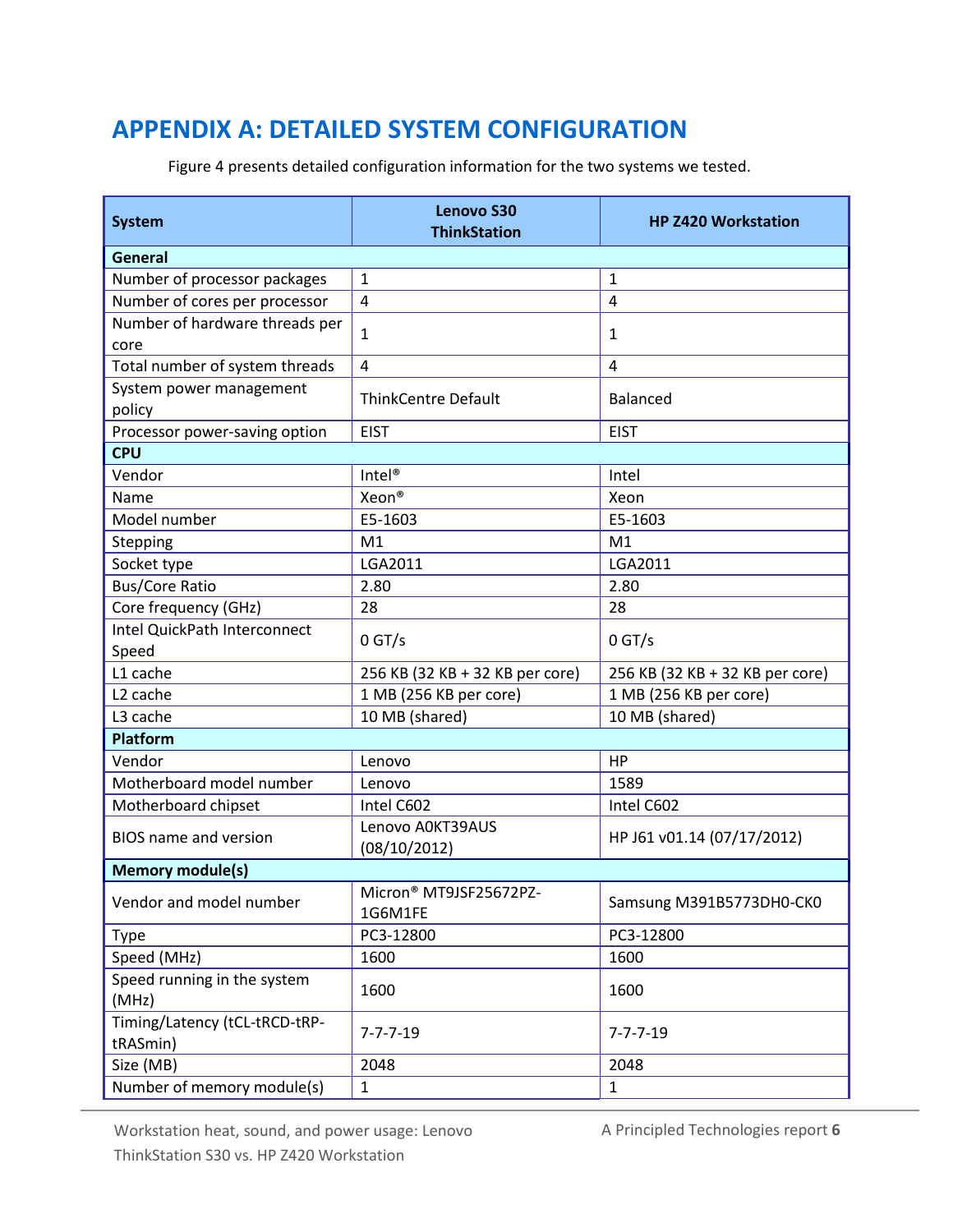| <b>System</b>                                     | <b>Lenovo S30</b><br><b>ThinkStation</b>      | <b>HP Z420 Workstation</b>      |  |  |
|---------------------------------------------------|-----------------------------------------------|---------------------------------|--|--|
| Total amount of system RAM<br>(GB)                | $\overline{2}$                                | $\overline{2}$                  |  |  |
| Chip organization (single-<br>sided/double-sided) | Double-sided                                  | Double-sided                    |  |  |
| Channel (single/dual/quad)                        | Single                                        | Single                          |  |  |
| <b>Hard disk</b>                                  |                                               |                                 |  |  |
| Vendor and model number                           | Seagate® ST500DM002-1BD14                     | Seagate ST500DM002-1BD14        |  |  |
| Number of disks in system                         | $\mathbf{1}$                                  | $\overline{1}$                  |  |  |
| Size (GB)                                         | 500                                           | 500                             |  |  |
| Buffer size (MB)                                  | 16                                            | 16                              |  |  |
| <b>RPM</b>                                        | 7,200                                         | 7,200                           |  |  |
| Type                                              | SATA 6.0Gb/s                                  | SATA 6.0Gb/s                    |  |  |
|                                                   | Intel C600 Series Chipset SATA                | Intel C600 Series Chipset SATA  |  |  |
| Controller                                        | <b>RAID Controller</b>                        | <b>RAID Controller</b>          |  |  |
| <b>Driver</b>                                     | Intel 3.2.0.1126 (06/20/2012)                 | Intel 3.1.0.1068 (03/15/2012)   |  |  |
| <b>Operating system</b>                           |                                               |                                 |  |  |
| Name                                              | Microsoft <sup>®</sup> Windows <sup>®</sup> 7 | Microsoft Windows 7             |  |  |
|                                                   | Professional x64                              | Professional x64                |  |  |
| <b>Build number</b>                               | 7601                                          | 7601                            |  |  |
| Service Pack                                      | $\mathbf{1}$                                  | $\mathbf{1}$                    |  |  |
| File system                                       | <b>NTFS</b>                                   | <b>NTFS</b>                     |  |  |
| Kernel                                            | ACPI x64-based PC                             | ACPI x64-based PC               |  |  |
| Language                                          | English                                       | English                         |  |  |
| Microsoft DirectX version                         | 11                                            | 11                              |  |  |
| <b>Graphics</b>                                   |                                               |                                 |  |  |
| Vendor and model number                           | NVIDIA <sup>®</sup> NVS 300                   | NVIDIA NVS 300                  |  |  |
| Type                                              | <b>Discrete</b>                               | <b>Discrete</b>                 |  |  |
| Chipset                                           | <b>NVS 300</b>                                | <b>NVS 300</b>                  |  |  |
| <b>BIOS</b> version                               | 70.18.83.0.8                                  | 70.18.89.0.2                    |  |  |
| Total available graphics memory<br>(MB)           | 1255                                          | 1243                            |  |  |
| Dedicated video memory (MB)                       | 512                                           | 512                             |  |  |
| System video memory (MB)                          | $\mathbf 0$                                   | 0                               |  |  |
| Shared system memory (MB)                         | 743                                           | 731                             |  |  |
| Resolution                                        | 1280 x 1024                                   | 1280 x 1024                     |  |  |
|                                                   | NVIDIA 8.17.12.7642                           | NVIDIA 8.17.12.9670             |  |  |
| <b>Driver</b>                                     | (12/10/2011)                                  | (04/27/2012)                    |  |  |
| Sound card/subsystem                              |                                               |                                 |  |  |
| Vendor and model number                           | Realtek™ High Definition Audio                | Realtek High Definition Audio   |  |  |
| <b>Driver</b>                                     | Realtek 6.0.1.6581 (02/29/2012)               | Realtek 6.0.1.6449 (08/30/2011) |  |  |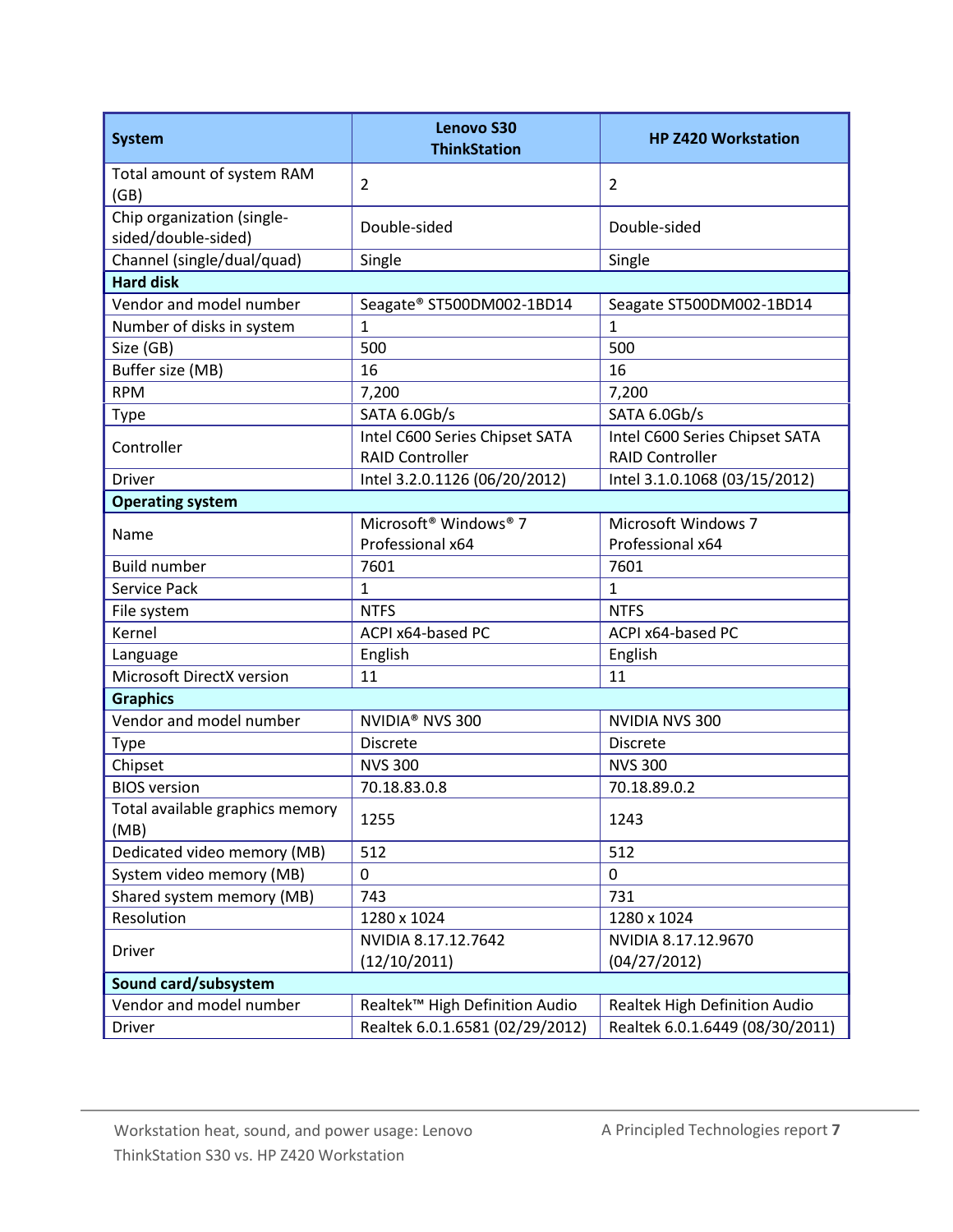| <b>System</b>           | <b>Lenovo S30</b><br><b>ThinkStation</b> | <b>HP Z420 Workstation</b>    |  |  |  |
|-------------------------|------------------------------------------|-------------------------------|--|--|--|
| <b>Ethernet #1</b>      |                                          |                               |  |  |  |
| Vendor and model number | Intel 82579LM Gigabit                    | Intel 82579LM Gigabit         |  |  |  |
| Driver                  | Intel 11.15.16.0 (01/11/2012)            | Intel 11.15.16.0 (01/11/2012) |  |  |  |
| Ethernet #2             |                                          |                               |  |  |  |
| Vendor and model number | <b>NA</b>                                | <b>NA</b>                     |  |  |  |
| Driver                  | <b>NA</b>                                | <b>NA</b>                     |  |  |  |
| <b>Optical drive(s)</b> |                                          |                               |  |  |  |
| Vendor and model number | LG DH40N                                 | HP TS-H353C                   |  |  |  |
| <b>Type</b>             | DVD-ROM                                  | DVD-ROM                       |  |  |  |
| <b>USB ports</b>        |                                          |                               |  |  |  |
| Number                  | 12                                       | 9                             |  |  |  |
| <b>Type</b>             | 10 x USB 2.0, 2 x USB 3.0                | 5 x USB 2.0, 4 x USB 3.0      |  |  |  |
| Other                   | Serial port                              | <b>NA</b>                     |  |  |  |
| IEEE 1394 ports         |                                          |                               |  |  |  |
| Number                  | 0                                        | $\overline{2}$                |  |  |  |
| <b>Monitor</b>          |                                          |                               |  |  |  |
| <b>Type</b>             | ViewSonic® VG730m                        | ViewSonic VG730m              |  |  |  |
| Screen size (inches)    | 17                                       | 17                            |  |  |  |
| Refresh rate (Hz)       | 60                                       | 60                            |  |  |  |

**Figure 4: System configuration information.**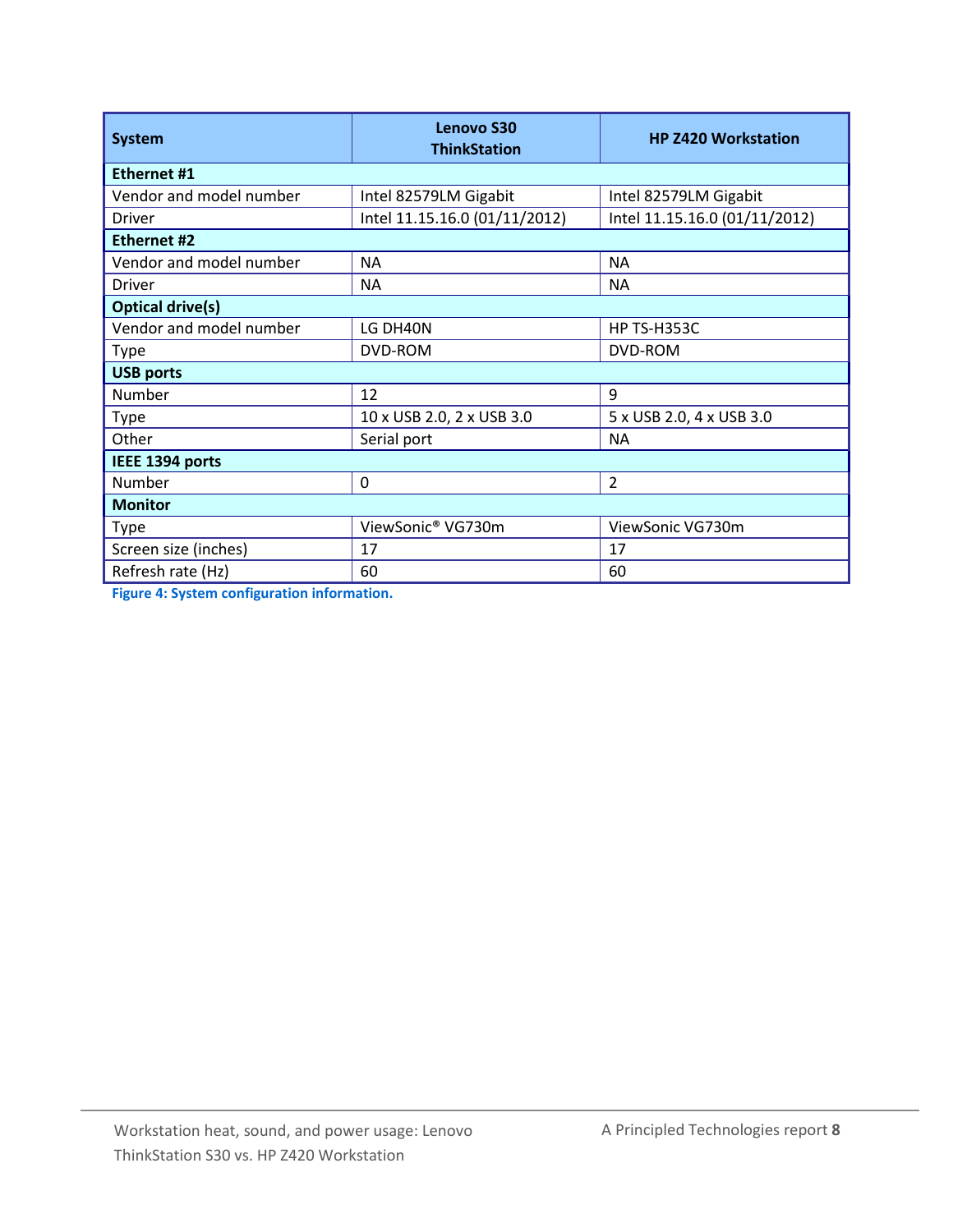# <span id="page-8-0"></span>**APPENDIX B: DETAILED TEST METHODOLOGY**

### **Measuring surface temperature**

#### **Test requirements**

- Fluke<sup>®</sup> 2680A Data Acquisition System
- PassMark BurnInTest Professional
- Linpack benchmark

#### **Measuring system temperature and power while idle**

#### *Setting up the test*

- 1. Set the power plan to the manufacturer's default setting. Set the display brightness to 100 percent:
	- a. Click Start.
	- b. In the Start menu's quick search field, type Power Options
	- c. Move the Screen brightness slider all the way to the right.
- 2. Set the remaining power plan settings as follows:
	- Dim the display: Never
	- Turn off the display: Never
	- Put the computer to sleep: Never
- 3. Disable the screen saver.
- 4. Place the workstation, mouse, keyboard, and display in a windowless, climate-controlled room.
- 5. Attach a Type T thermocouple to the exterior of the workstation at the following locations:
	- Front center
	- Top
	- Side opposite the motherboard
	- Side closest to the motherboard
	- Back in center of power supply exhaust
- 6. Attach a Type T thermocouple to the following locations inside the case:
	- On the hard drive
	- On the CPU heatsink
	- On the VRM FET
	- On the chipset heatsink
	- On one DIMM
- 7. Close the case.
- 8. Configure the Fluke 2680A Data Acquisition System to take measurements from the temperature probes and one ambient temperature probe using the Fluke DAQ software.
	- a. Connect the Type T thermocouples to channels in the Fluke Fast Analog Input module (FAI).
	- b. In the Fluke DAQ software, click each surface temperature channel, select Thermocouple from the list of Functions, and choose T from the list of ranges.
	- c. Label each channel with the location associated with each thermocouple.
	- d. In the Fluke DAQ software, click the ambient temperature channel, select Thermocouple from the list of Functions, and choose T from the list of ranges.
	- e. Label this channel Ambient.
- 9. While running each test, use a Fluke 2680A Data Acquisition System to monitor ambient and temperature at each interior and exterior point.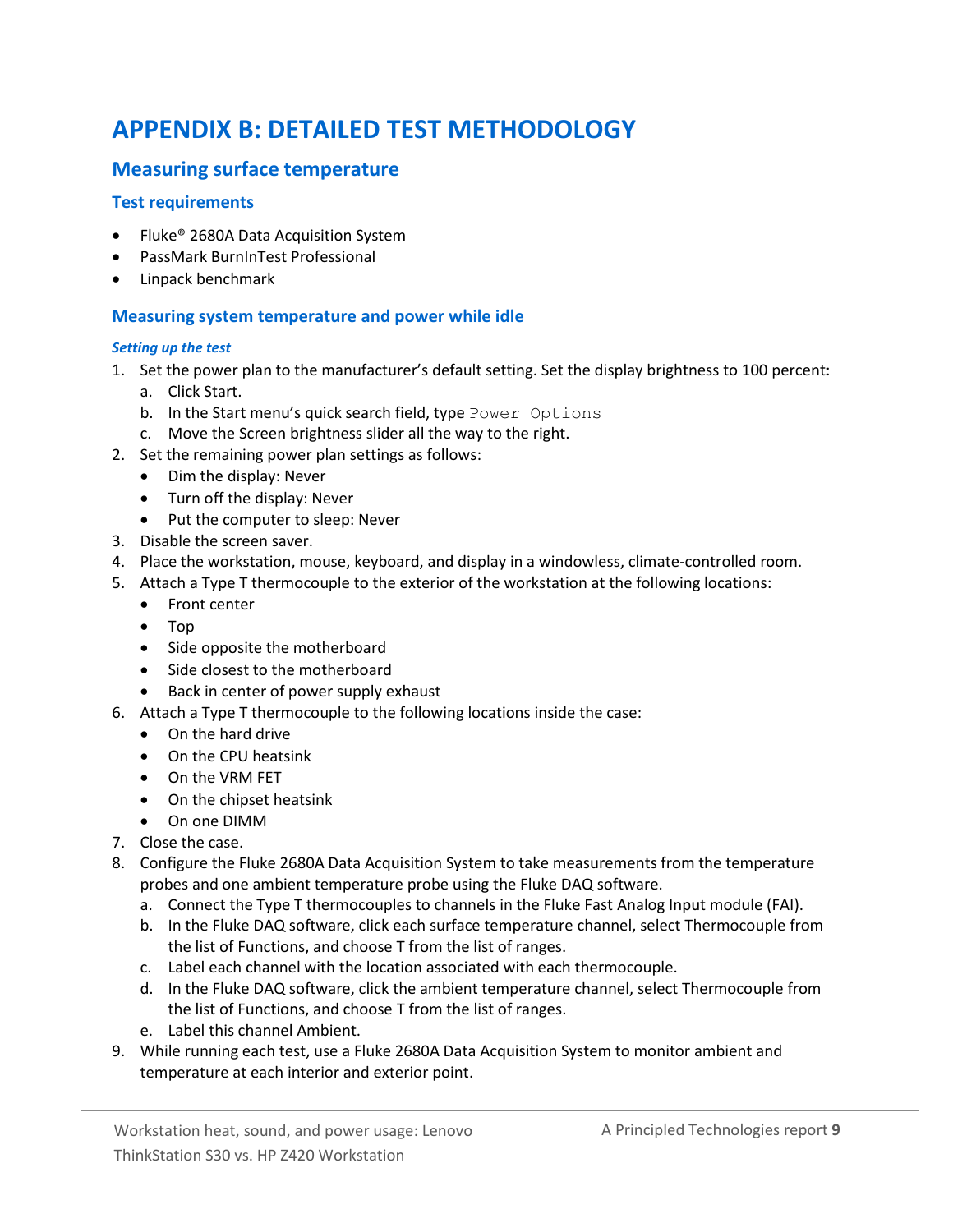- 10. Connect the power cord from the workstation to the Extech Instruments 380803 Power Analyzer's DC output load power outlet.
- 11. Plug the power cord from the Power Analyzer's DC input voltage connection into a power outlet.
- 12. Connect a separate host computer to the Power Analyzer using an RS-232 cable. This computer will monitor and collect the power measurement data.
- 13. Turn on the Extech Power Analyzer by pressing the green On/Off button.
- 14. Turn on the host computer.
- 15. Insert the Extech software installation CD into the host computer, and install the software.
- 16. Once installed, launch the Extech Power Analyzer software, and configure the correct COM port.

#### *Running the test*

- 1. Boot the system and bring up an elevated command prompt:
	- Select Windows Start orb.
	- Type cmd and press Control-Shift-Enter.
- 2. Type Cmd.exe /c start /wait Rundll32.exe advapi32.dll,ProcessIdleTasks Do not interact with the system until the command completes.
- 3. After the command completes, wait 15 minutes before running the test.
- 4. Start the Fluke 2680A data logger using the Fluke DAQ software, and begin recording power with the Extech Power Analyzer.
- 5. Allow the workstation to sit idle for 1 hour.
- 6. After 1 hour, stop the Fluke 2680A data logger using the Fluke DAQ software, and the Power Analyzer data logger.
- 7. Export the thermal measurements to a CSV file. The Power Analyzer creates a CSV file as it collects that data.
- 8. Use the thermal measurement CSV file to find and report the highest temperature measured at each location during the test.
- 9. Use the Power Analyzer CSV to calculate the average power draw in watts during the test.
- 10. Power the workstation off for 1 hour, and allow it to return to room temperature.
- 11. Repeat steps 1 through 9 two more times.

#### **Measuring system temperature and power while under load**

#### *Setting up the test*

- 1. Download PassMark BurnInTest Professional 7.0 fro[m http://www.passmark.com/products/bit.htm.](http://www.passmark.com/products/bit.htm)
- 2. Double-click bitpro\_x64.exe to run setup.
- 3. At the Welcome screen, click Next.
- 4. Accept the license agreement, and click Next.
- 5. At the Choose Install Location screen, accept the default location of C:\Program Files\BurnInTest, and click Next.
- 6. At the Select Start Menu Folder screen, click Next.
- 7. At the Ready to Install screen, click Install.
- 8. At the Completing the BurnInTest Setup Wizard screen, deselect View Readme.txt, and click Finish to launch BurnInTest.
- 9. At the Purchasing information screen, copy and paste the Username and key, and click Continue.
- 10. At the Key accepted screen, click OK.
- 11. Select Test selection and duty cycles from the Configuration menu item.
- 12. Select CPU, 2D Graphics, 3D Graphics, and Disk(s), and deselect all other subsystems.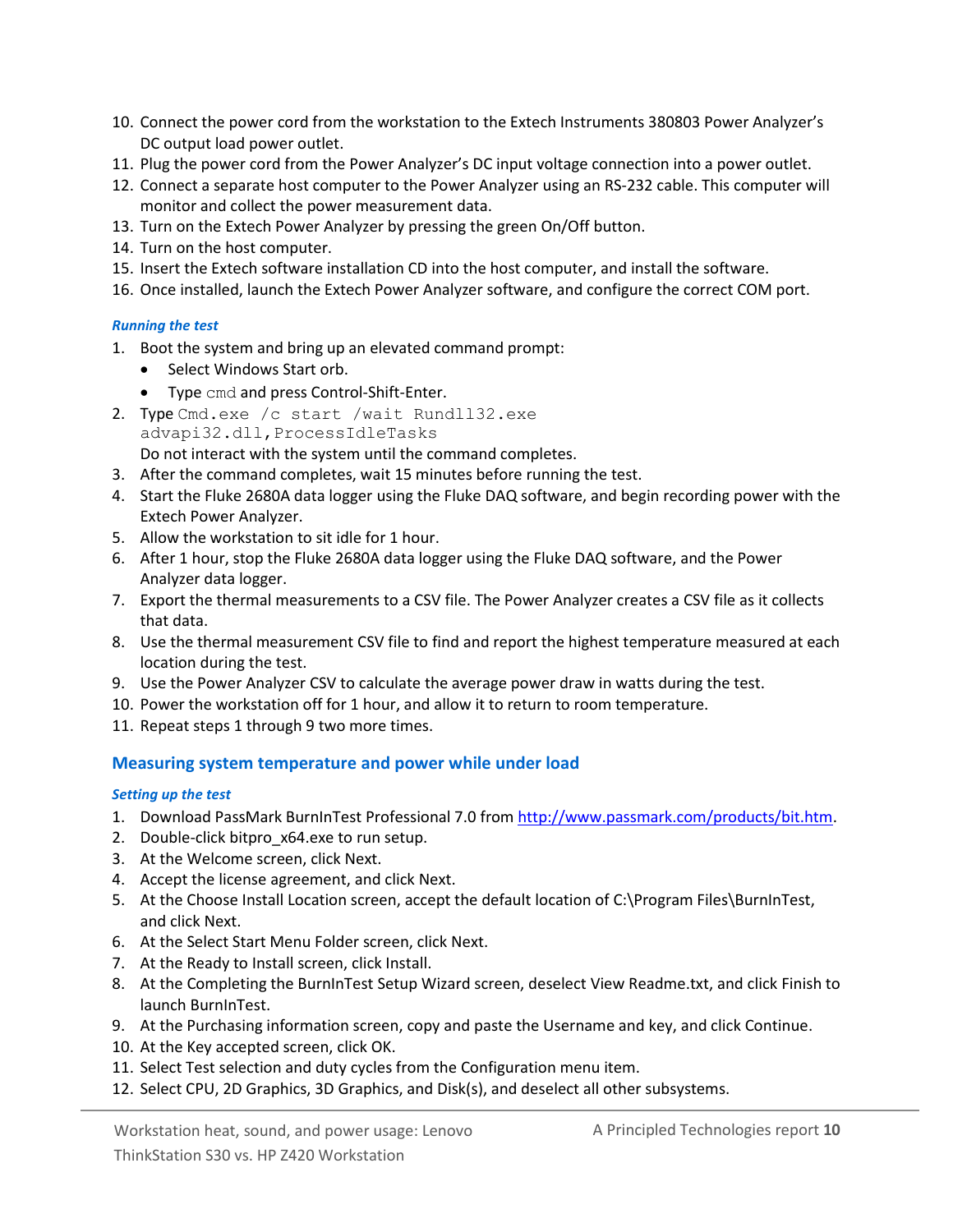- 13. Set load to 100, and click OK.
- 14. Select Test Preferences from the Configuration menu item and set or verify the following by clicking on each tab:
	- Disk: select C: drive
	- Logging: select Turn automatic logging on
	- 2D Graphics: select All available Video Memory
	- 3D Graphics: use defaults
	- CPU: use defaults
- 15. Unpack the Linpack benchmark and adjust the number of instances, problem size, and leading dimension size so that the CPU is at 100% utilization, and the memory is as close to 100% utilization as possible. We used a batch file to run the number of instances we determined for each workstation.

#### *Running the test*

- 1. Boot the system and launch PassMark BurnInTest by double-clicking the desktop icon.
- 2. Bring up an elevated command prompt:
	- a. Select Windows Start orb.
	- b. Type cmd and press Control-Shift-Enter.
- 3. Type Cmd.exe /c start /wait Rundll32.exe advapi32.dll,ProcessIdleTasks Do not interact with the system until the command completes.
- 4. After the command completes, wait 15 minutes before running the test.
- 5. Click Start Selected Tests in the BurnInTest V7.0 Pro screen, and double-click the Linpack benchmark batch file.
- 6. Start the Fluke 2680A data logger using the Fluke DAQ software, and begin recording power with the Extech Power Analyzer.
- 7. After 1 hour, stop the Fluke 2680A data logger using the Fluke DAQ software, and the Power Analyzer data logger.
- 8. Export the thermal measurements to a CSV file. The Power Analyzer creates a CSV file as it collects that data.
- 9. Use the thermal measurement CSV file to find and report the highest temperature measured at each location during the test.
- 10. Use the Power Analyzer CSV to calculate the average power draw in watts during the test.
- 11. Power the workstation off for 1 hour, and allow it to return to room temperature.
- 12. Repeat the steps 1 through 11 two more times.

### **Measuring acoustics**

#### **Test requirements**

- Extech SDL600 Sound Level Meter/Datalogger with SD card
- PassMark BurnInTest Professional

#### **Measuring acoustics of the workstation while idle**

#### *Setting up the test*

1. Place the workstation, mouse, keyboard, and display in a windowless, sound-proofed professional sound booth.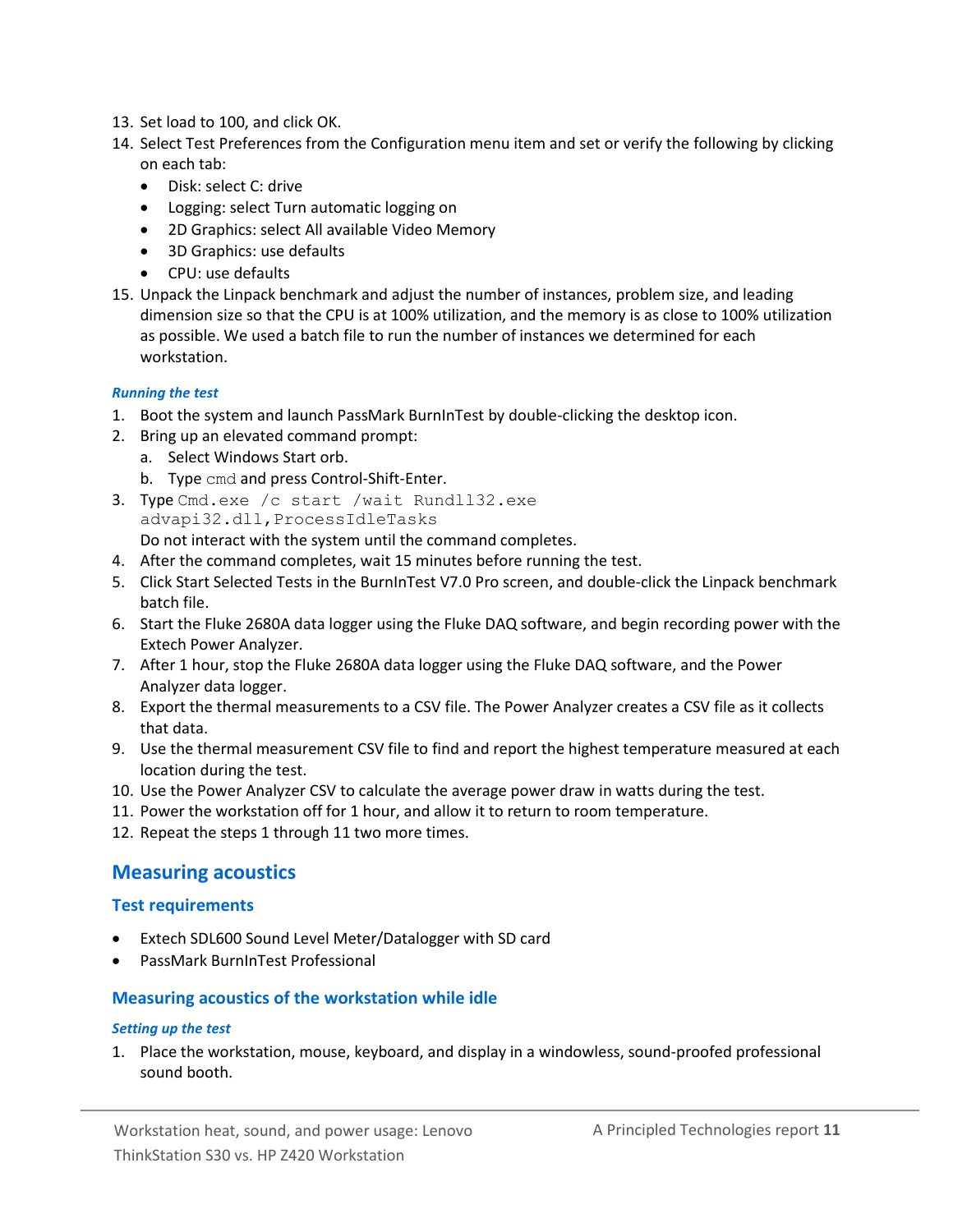2. Set the Extech SDL600 on a tripod so that it is 3 feet in front of, and 2 feet above the workstation.

#### *Running the test*

- 1. Boot the system and bring up an elevated command prompt:
	- Select Windows Start orb.
	- Type cmd and press Control-Shift-Enter.
- 2. Type Cmd.exe /c start /wait Rundll32.exe advapi32.dll,ProcessIdleTasks Do not interact with the system until the command completes.
- 3. After the command completes, wait 5 minutes before running the test.
- 4. Start the Extech SDL600 Sound Level Meter/Datalogger and allow the workstation to sit idle for 1 hour.
- 5. After 1 hour, stop the Extech SDL600.
- 6. Power the workstation off for 10 minutes.
- 7. Copy the log file from the Extech SDL600 SD card.
- 8. Repeat steps 1 through 7 two more times.

### **Measuring acoustics of the workstation while under load**

#### *Setting up the test*

Ensure that PassMark BurnInTest Professional 7.0 and the Linpack benchmark are set up on your system.

#### *Running the test*

- 1. Boot the system and launch PassMark BurnInTest by double-clicking the desktop icon.
- 2. Bring up an elevated command prompt:
	- Select Windows Start orb.
	- Type cmd and press Control-Shift-Enter.
- 3. Type Cmd.exe /c start /wait Rundll32.exe advapi32.dll,ProcessIdleTasks Do not interact with the system until the command completes.
- 4. After the command completes, wait 15 minutes before running the test.
- 5. Click Start Selected Tests in the BurnInTest V7.0 Pro screen, double-click the Linpack benchmark batch file, and start the Extech SDL600 Sound Level Meter/Datalogger.
- 6. After 1 hour, stop the Extech SDL600.
- 7. Power the workstation off for 10 minutes.
- 8. Copy the log file from the Extech SDL600 SD card.
- 9. Repeat steps 1 through 8 two more times.

### **Measuring power consumption**

To record each workstation's power consumption during each test, we used an Extech Instruments [\(www.extech.com\)](http://www.extech.com/) 380803 Power Analyzer/Datalogger. We connected the power cord from the server under test to the Power Analyzer's output load power outlet. We then plugged the power cord from the Power Analyzer's input voltage connection into a power outlet.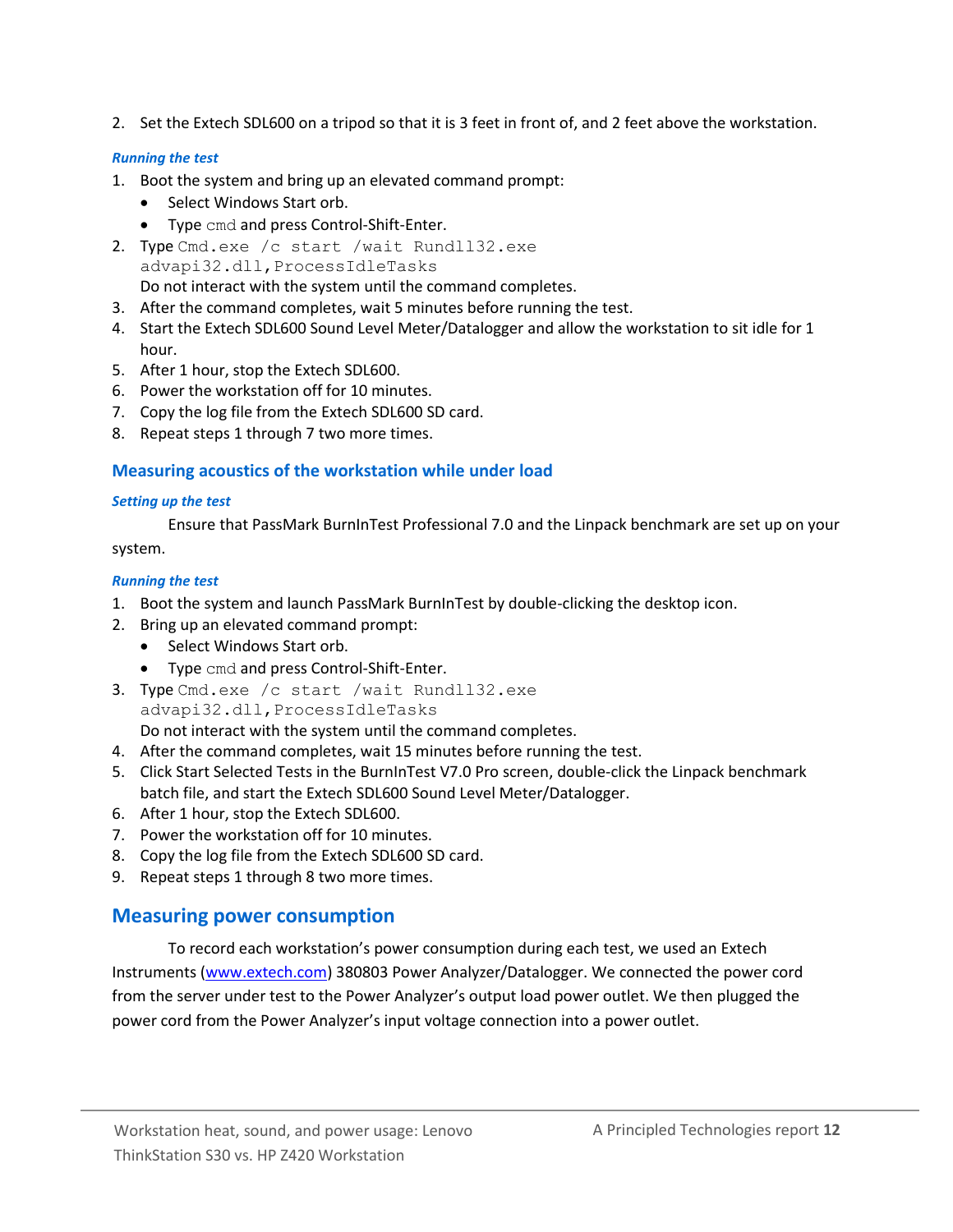We used the Power Analyzer's Data Acquisition Software (version 2.11) to capture all recordings. We installed the software on a separate Intel processor-based PC, which we connected to the Power Analyzer via an RS-232 cable. We captured power consumption at one-second intervals.

We then recorded the power usage (in watts) for each system during the testing at 1-second intervals. To compute the average power usage, we averaged the power usage during the time the system was producing its peak performance results.